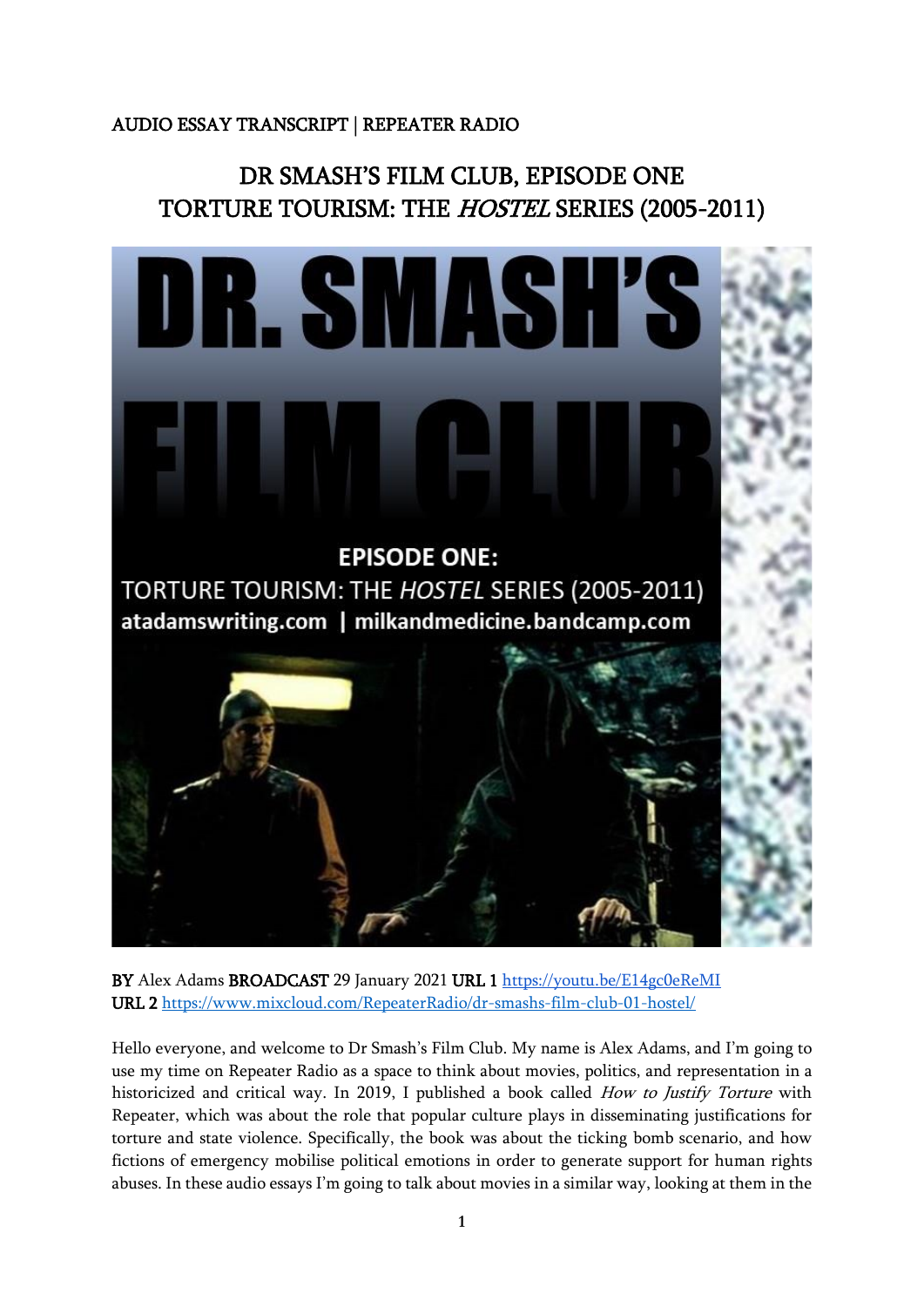light of the political and historical currents that were important in the social and political conditions and contexts of their production, distribution, and reception.

So, kicking right off, today I'm going to talk about the *Hostel* series, about the politics of a certain iteration of early twenty-first century torture horror, and the accompanying moral panic about what came to be called torture porn.

> "Imagine you're sitting here, in this room, strapped to this chair, and someone very rich has paid a lot of money to come in here and kill you. No political message, no webcams, they just want to know what it feels like to kill someone. And there's nothing you can do about it. This really happens."<sup>1</sup>

Now, in some ways *Hostel* is a bit of a basic bitch text to look at with respect to these issues, but I think that the fact that it's a fairly widely known movie, that is still remembered today, and that is in some ways synonymous with the torture porn label actually makes it quite an interesting place to start.

To begin with, here are some of the facts about the *Hostel* trilogy. The first movie was released in 2005, and it was written and directed by Eli Roth. It was executive produced by Quentin Tarantino when he was going through his retro grindhouse phase, a phase of self-consciously retrograde and grimy exploitation work that included his collaborations with Robert Rodriguez and his own movie Death Proof (2007). The same creative team made Hostel Part 2 in 2007, and the third movie, something of an afterthought, was a contractually obliged direct to DVD release directed by Scott Spiegel and released in 2011.

Thematically and in terms of their story, they are fairly easy to summarize because they are based around one simple, bold idea. Young, attractive Americans on holiday in Europe are kidnapped by a secret organisation called the Elite Hunting Club so that their wealthy members can pay to torture and kill them. The third film relocates the action from Slovakia to Las Vegas, and features a leery stag party falling victim to the Hunting Club.

So for the first section of this episode, and before I get much further into the specifics of the Hostel movies, I want to talk about and contextualise this term torture porn. It's usually used to refer to a subgenre of horror movies that are described as being particularly nihilistic, bloodthirsty, and sadistic, and movies that were produced and released in the first two decades of the twenty-first century. Examples include the Saw (2004-2021) and Human Centipede (2009-2015) franchises, Wolf Creek (2005), Rob Zombie's The Devil's Rejects (2005), Captivity (2007), and so on. The term itself, though, is rarely embraced by horror filmmakers or fans, and it is generally used pejoratively, in much the same way as terms like Video Nasty were used in the 1980s by conservative moral campaigners like Mary Whitehouse. That is, torture porn is a term that has connotations of either sneering, dismissive disregard or of moral panic more than it has very much descriptive or analytical value.

 $1$  Hostel Dismembered, a bonus feature on disc 2 of the Hostel Ultimate Edition DVD.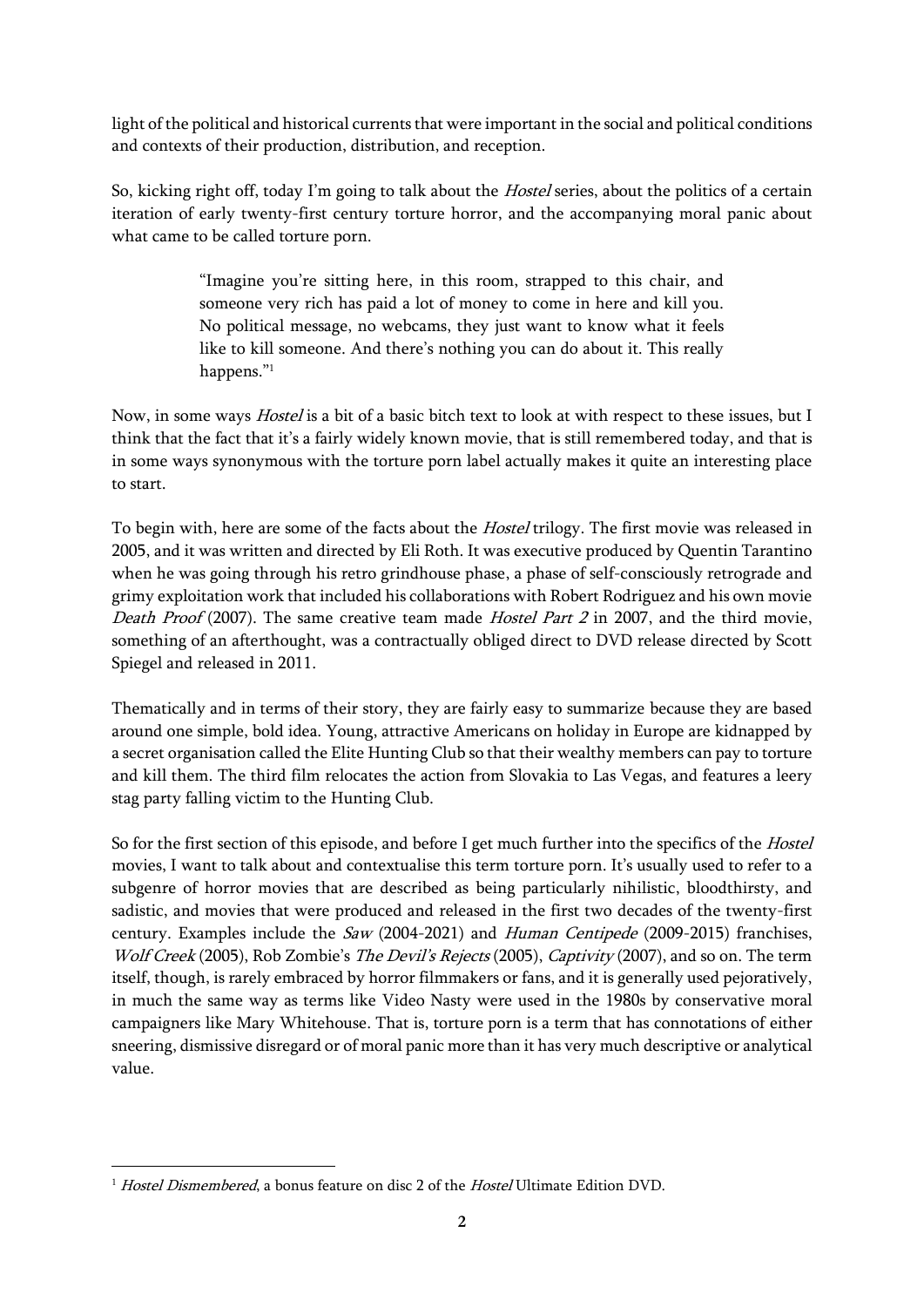Also, in a fun side note, if you google it, you don't actually find much information about twentyfirst century horror. You are directed to the Wikipedia entry for Splatter horror, and if you don't turn on safe search you will get some fairly out there *actual* pornography.

Coming back to the term torture porn, historically it is generally traced to a pretty shrill and sanctimonious op-ed by David Edelstein which was published in the New York Times [sic] in 2006. In this piece, called ["Now Playing at Your Local Multiplex: Torture Porn"](https://nymag.com/movies/features/15622/), Edelstein disparages a range of violent movies, from genre pieces like Saw and Hostel to more high-class cinematic pieces like Irreversible (2002) and The Passion of the Christ (2004). He describes them as "freak-show sensationalism", as "not art by any definition I can think of", and he seems horrified that they have "terrific production values and a place of honor in your local multiplex." Famously, he writes that "As a horror maven who long ago made peace, for better and worse, with the genre's inherent sadism, I'm baffled by how far this new stuff goes—and by why America seems so nuts these days about torture." 2

This remark is telling, because he openly admits that his preoccupation with his own revulsion has inhibited his ability to think critically about the appeal of these films that he dislikes so much. Perhaps more importantly, he positions himself as a hardened horror fan who has finally found his limit in terms of the cinematic extremity that he is able to stomach. Now, as everybody knows, there can be a lot of dick-swinging involved in horror movie fandom, as people argue over who is the toughest gore hound for having watched and remained unmoved by the most extreme and unpleasant content. One of the more tedious aspects of it is that some of those who most vocally defended extreme horror in their youth have now come to vocally condemn it in their old age. To my mind this is reminiscent most of all of classic rock fans complaining that these newer, noisier bands can't write a good tune anymore, and that you can't even hear the lyrics when they just shout like that.

Mark Kermode, for example, who has advocated in favour of Wes Craven's Last House on the Left in front of the BBFC, condemned Hostel 2 [as infantile, stupid, and boring,](https://www.youtube.com/watch?v=Uk34m87Kf8Y) as a symptom of the moral and intellectual decline of cinema that had been brought about by postmodernism.<sup>3</sup> Quite how postmodernism is responsible for *Hostel* is not, of course, really clear, but it's an interesting early entry in the list of social ills for which postmodernism is vaguely and gesturally condemned. These days it's Jordan Peterson and co. who enjoy blaming postmodernism for the destruction of gender norms and the decline of Western civilisation as part of their reactionary conspiracy-theory garbage, so actually it's in a way refreshing and wholesome to just see it as part of a boomer's furious misunderstanding of a horror film.

Terms like torture porn, or its even less subtle partner gorno, are useful in the sense that you know what people mean when they use them, but for me it's more usefully understood as characteristic

<sup>&</sup>lt;sup>2</sup> I said that this was in the *New York Times* in the episode, but it was actually *New York Magazine*. David Edelstein, "Now Playing at Your Local Multiplex: Torture Porn". New York Magazine, Jan 26, 2006. <https://nymag.com/movies/features/15622/>

<sup>&</sup>lt;sup>3</sup> Mark Kermode, "Mark Kermode on Censorship: What Are They Scared Of?". The Independent, Nov 28, 2013. [https://www.independent.co.uk/arts-entertainment/films/features/mark-kermode-on-censorship](https://www.independent.co.uk/arts-entertainment/films/features/mark-kermode-on-censorship-what-are-they-scared-of-180943.html)[what-are-they-scared-of-180943.html.](https://www.independent.co.uk/arts-entertainment/films/features/mark-kermode-on-censorship-what-are-they-scared-of-180943.html) Kermode's review of Hostel for BBC 5 Live is archived on YouTube here: [https://www.youtube.com/watch?v=8pNFROE4UZQ,](https://www.youtube.com/watch?v=8pNFROE4UZQ) and his review of *Hostel 2* is here: [https://www.youtube.com/watch?v=Uk34m87Kf8Y.](https://www.youtube.com/watch?v=Uk34m87Kf8Y)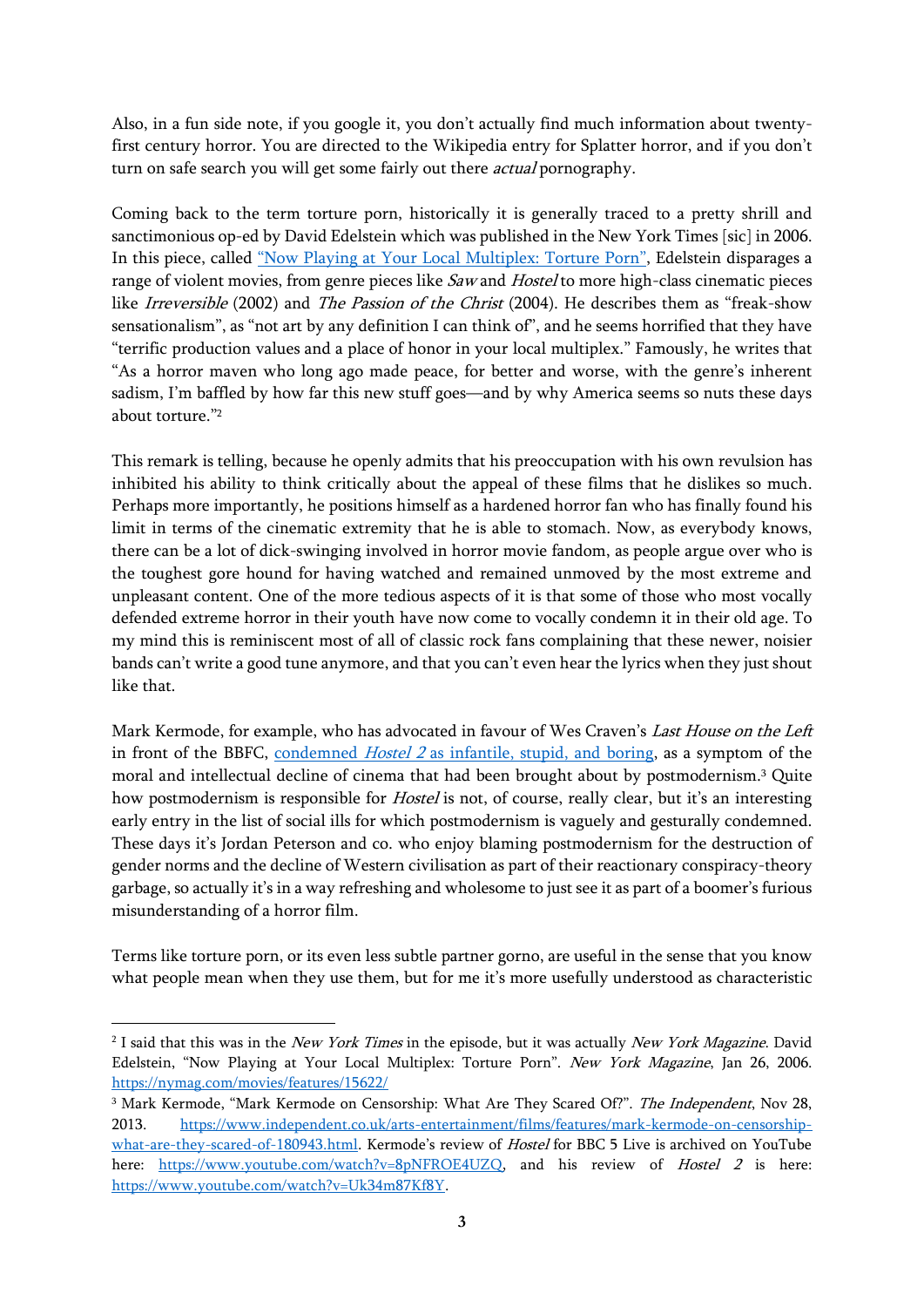of a certain sneering critical perspective than it is a generic marker that could meaningfully describe any kind of body of cinematic work. My major problem with it, as you've probably guessed, is that it's misleadingly polemical rather than descriptive. You would think, listening to critics like Kermode or Edelstein, that films like Hostel were 90-minute torture scenes, full of unrelentingly cruel and pornographically depicted violence with no context or characterisation or dramatic arc. Films like this do exist, *Flowers of Flesh and Blood* (1985) for instance, but they remain a long way from the multiplex. Whilst they do have some fairly tough scenes in them, the Hostel movies are generally fairly conventional horror films apart from the admittedly grisly effects shots.

That said, some commentators have tried to reclaim the label, and to characterise torture porn not simply as knuckleheaded nastiness but as a form of social commentary that fuses extreme imagery with an ethical message. There is of course precedent for this kind of reading of extreme materials. Pier Paolo Pasolini's adaptation of the Marquis de Sade's 120 Days of Sodom, for example, or the movies of Michael Haneke or Gaspar Noe, are regularly understood to have solid political and moral concerns which intellectually and ethically legitimise the extremity of the violence they depict.

In general, the argument about the moral force of extreme cinema runs along the lines that films with moral arguments to articulate, or positions to take, use violence in a particular way. Rather than presenting violence as an enjoyable spectacle, films like Salo (1975) or Funny Games (1997/2007) confront us with near-unwatchable horrors in such a way that we are unable to enjoy them. In an essay on extreme art cinema, film scholar Tina Kendall for example argues that by presenting us with indefensible, unendurably unpleasant violence that feels morally contaminating, extreme cinematic artefacts force us to recognise the futility and cold, damaging evil of violence as a social and political force and, crucially, that they prompt the spectator to reflect on their potential complicity in such violence in the real world. 4

A similar argument has raged in classical literary studies about the writing of the Marquis de Sade. Sade's most notorious work, the partial manuscript of the 120 Days of Sodom, has always provoked extreme reactions, because it is a catalogue of violent sexual perversions that is presented as being perpetrated against kidnapped children. Sade also interleaves these scenes of sexual degradation with his long, boring philosophical harangues about why it is wrong to help those in need, and why the individual libertine's search for violent sexual pleasure is the only meaningful pursuit for any enlightened human being. That is, Sade fuses together extreme pornography and indefensible, ultra-libertarian invective. His defenders have frequently argued that in doing this, Sade is actually an ironist or a satirist, an anti-aristocratic moralist who shows the libertines in his writing as disgusting, shit-spattered avatars of despotic power who gain sexual joy from abusing their power over others.

In their introduction to the most recent English language edition of the 120 Days of Sodom, Will McMorran and Thomas Wynn summarise this reading of Sade. "An element of satire clearly underpins his four grotesque libertines – a bishop, a judge, a nobleman and a financier – and the novel may be read as an assault on the institutions they represent."<sup>5</sup> Such a reading of Sade would

<sup>&</sup>lt;sup>4</sup> Tina Kendall, "Affect and the Ethics of Snuff in Extreme Art Cinema", in Snuff: Real Death and Screen Media, ed. by Neil Jackson, Shaun Kimber, Johnny Walker and Thomas Joseph Watson (Bloomsbury Academic, 2016), pp. 257-275.

<sup>&</sup>lt;sup>5</sup> Will McMorran and Thomas Wynn, "Introduction", in Marquis de Sade, *The 120 Days of Sodom, or the* School of Libertinage. (Penguin, 2016), p. xxix.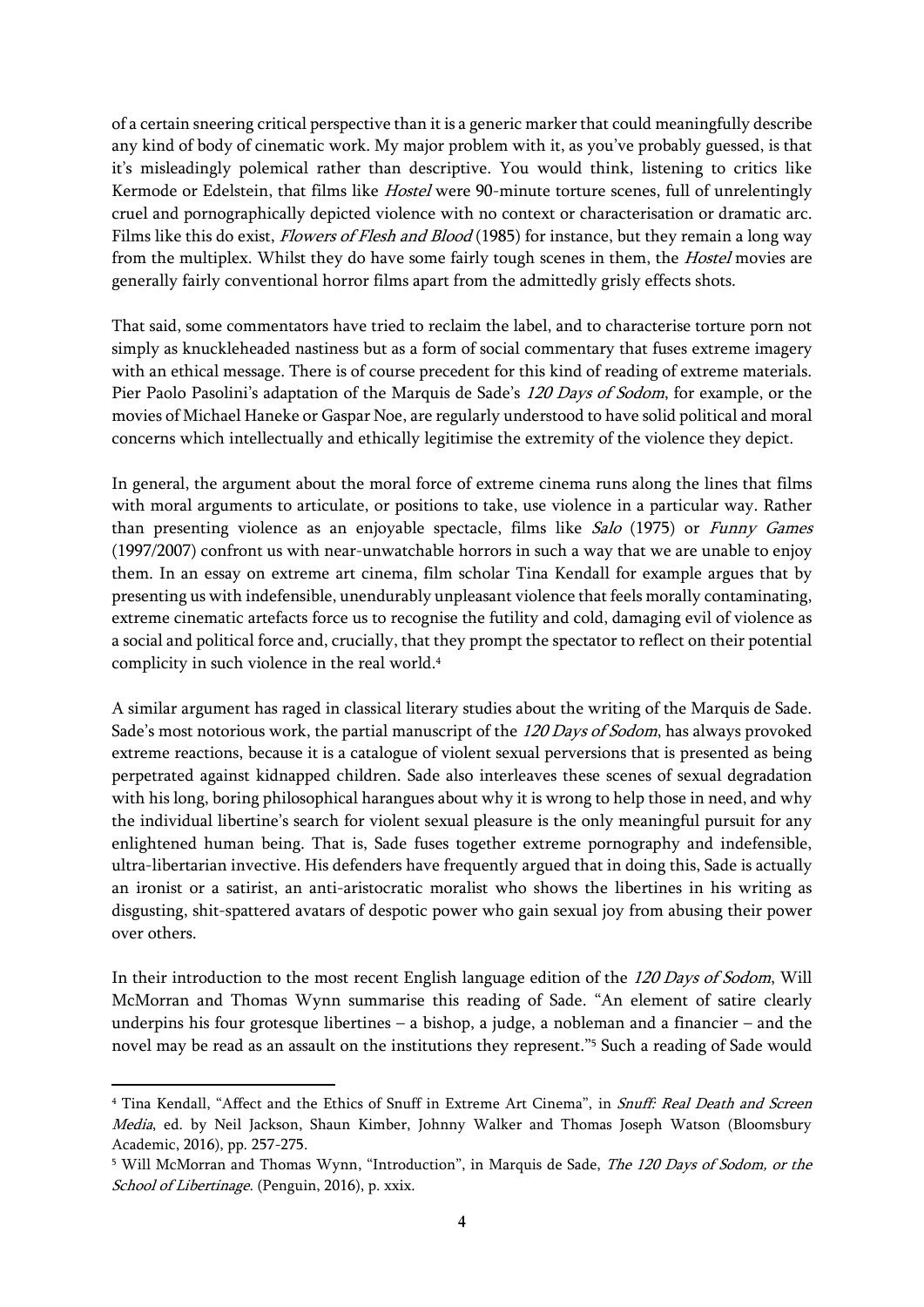match later readings of Pasolini's film adaptation of the 120 Days, in which Pasolini transforms Sade's philosophy into what Gideon Bachmann, interviewing Pasolini, called "[a sexual metaphor](https://online.ucpress.edu/fq/article-abstract/29/2/39/39023/Pasolini-on-de-Sade-An-Interview-during-the?redirectedFrom=fulltext)  [for class struggle and power politics](https://online.ucpress.edu/fq/article-abstract/29/2/39/39023/Pasolini-on-de-Sade-An-Interview-during-the?redirectedFrom=fulltext)."<sup>6</sup>

That is, there is a long history of understanding extreme material as having ethical force. Sympathetic critics have often argued that the Marquis de Sade is a little like Dante Aligheiri or John Bunyan, Christian moralists who depicted demons the better to glorify God, apart from the fact that the Marquis de Sade's writing features more gigantic penises and forced coprophilia. Likewise, people have argued that extreme cinema like  $A$  Serbian Film (2010), with its sustained depictions of child abuse, sexual violence, and decapitation, can actually articulate a form of social commentary.

Now, this is a very accommodating critical position, and it's worth holding at arm's length to an extent. But it is true that part of the fascination of this debate is the slippery and provocative way that these extreme and transgressive materials can have something meaningful to say whilst also being intentionally indefensible, or indeed by being intentionally indefensible. I would also like to shout out here Mark Steven's book Splatter Capital (2017), which was published by Repeater a few years ago, which makes an interesting argument that splatter films, including Hostel, are responsive to the catastrophes and exploitation of capitalist economics.

This argument only goes so far, though, as Eli Roth himself pointed out in a promotional interview for *Hostel Part 2*: "When people come to see *Hostel Part 2* they want some of the fun, they want some of the sex, they want some of the humour, but they want to see some gnarly shit happening to people. They want to see people getting fucked up, bad."<sup>7</sup>

This argument that extreme cinema is moral is therefore always in tension with its counterpoint, sometimes articulated by the very people who intellectualise extreme horror, which is that it is, actually, just as fucking dumb and objectionable as its detractors claim.

So what about *Hostel*? Is it possible to read this series of movies as though it is doing the same kind of political work?

Eli Roth, for his part, argued fairly consistently in interviews promoting the first Hostel movie that the film was motivated by a desire to use horror films to make social commentary. He never exactly states his message – and nor should he have to – but he was insistent that there was a message there to be unpacked by his audiences.

Roth is also interesting because he likes to deflect criticism from his films by claiming that they are commentaries rather than straight up exploitation. His favourite rhetorical manoeuvre is to say that the things that actually happen in the world, the things that his films address, are worse than the things that critics attack his films for depicting. For example, he addressed accusations that his cannibal movie The Green Inferno (2013) was racist and dehumanising by saying that his

<sup>&</sup>lt;sup>6</sup> Gideon Bachmann, "Pasolini on de Sade: An Interview During the Filming of The 120 Days of Sodom". Film Quarterly 29:2 (1975), p. 39.

<sup>&</sup>lt;sup>7</sup> Hostel Part 2: A Legacy of Torture, a bonus documentary on the Hostel Part 2 DVD.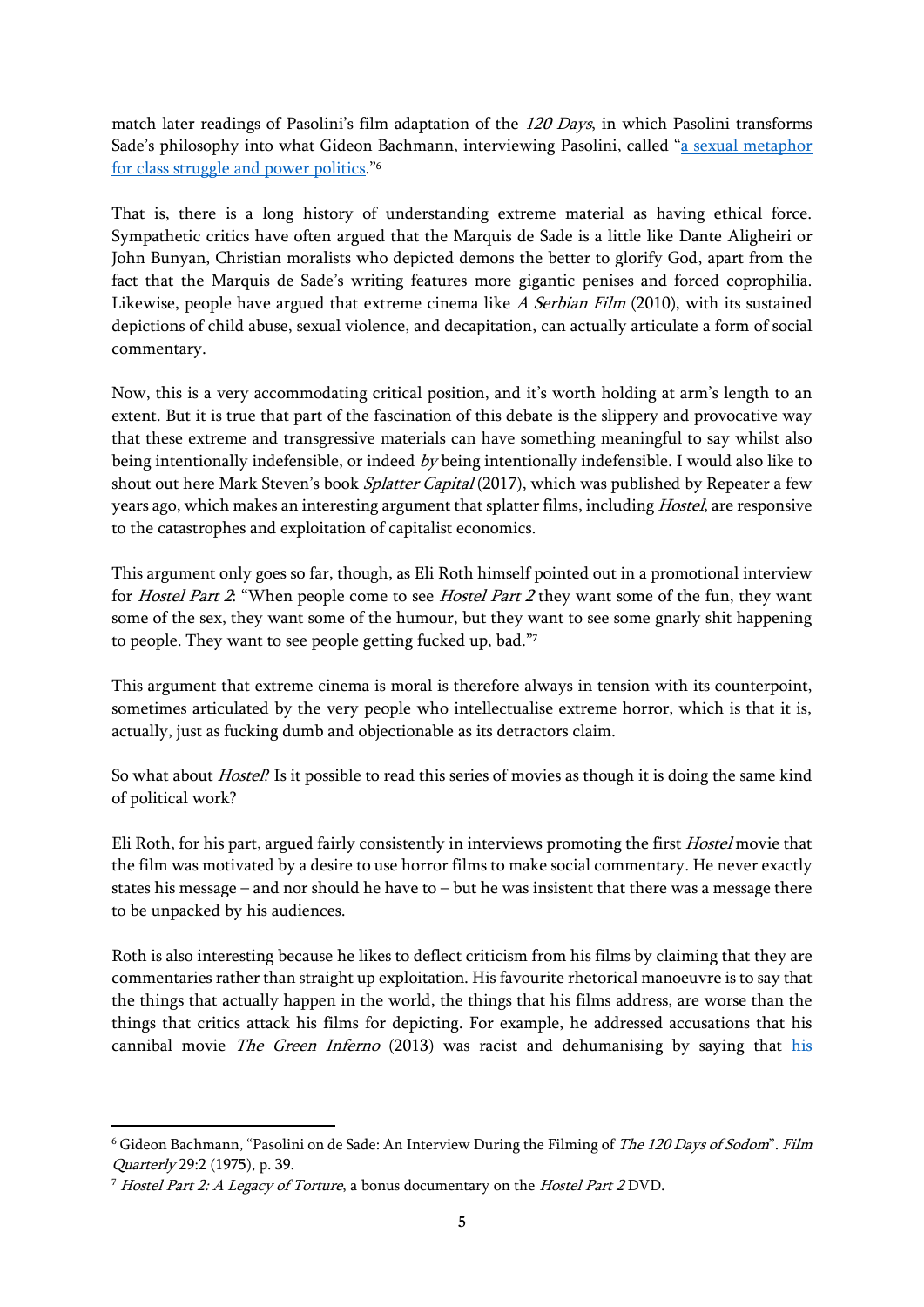[representations of the savagery of indigenous peoples was chicken feed in comparison to the](https://www.businessinsider.com/eli-roth-cannibal-rainforest-controversy-2014-8?r=US&IR=T)  [brutality of the corporations who are determined to exploit those same indigenous populations.](https://www.businessinsider.com/eli-roth-cannibal-rainforest-controversy-2014-8?r=US&IR=T) 8



So there is something interesting here. Roth uses the ethical commitments that he attributes to his films as a get out of jail free card, as though his intent to make some kind of woolly statement about corporate deforestation legitimises the uncritical rearticulation of racist fantasies about cannibal tribes.

So, to return to Hostel, what was happening politically in the early 2000s that would make the Hostel series popular and politically meaningful, and what, if anything, is it trying to say? Is it a form of bloodstained moralism that implicates the viewer in the pleasure that it critiques, or is it simply, as Kermode was happy to insist, a series of [popcorn and vomit films?](https://www.youtube.com/watch?v=8pNFROE4UZQ)

First of all, it is worth noting that the first movie takes exploitation as its major theme. For the first half, the three boys at the centre of the story are engaging in some whoopee sex tourism in Amsterdam, starting fights, getting high, and routinely objectifying and sexually exploiting women. In a dramatic irony with all the subtlety of a sledgehammer, in the second half of the movie they find themselves objectified and exploited at the hands of wealthy torture tourists who have paid to inflict violence upon their bodies. The series is therefore positioned as being in some way *about* exploitation at the same time as it offers its viewers the pleasures of exploitation. There is also

<sup>&</sup>lt;sup>8</sup> Aaron Gell, "Eli Roth Faces Off With Tribal Rights Campaigners Over Cannibal Film". Business Insider, Aug 11, 2014. [https://www.businessinsider.com/eli-roth-cannibal-rainforest-controversy-2014-](https://www.businessinsider.com/eli-roth-cannibal-rainforest-controversy-2014-8?r=US&IR=T) [8?r=US&IR=T](https://www.businessinsider.com/eli-roth-cannibal-rainforest-controversy-2014-8?r=US&IR=T)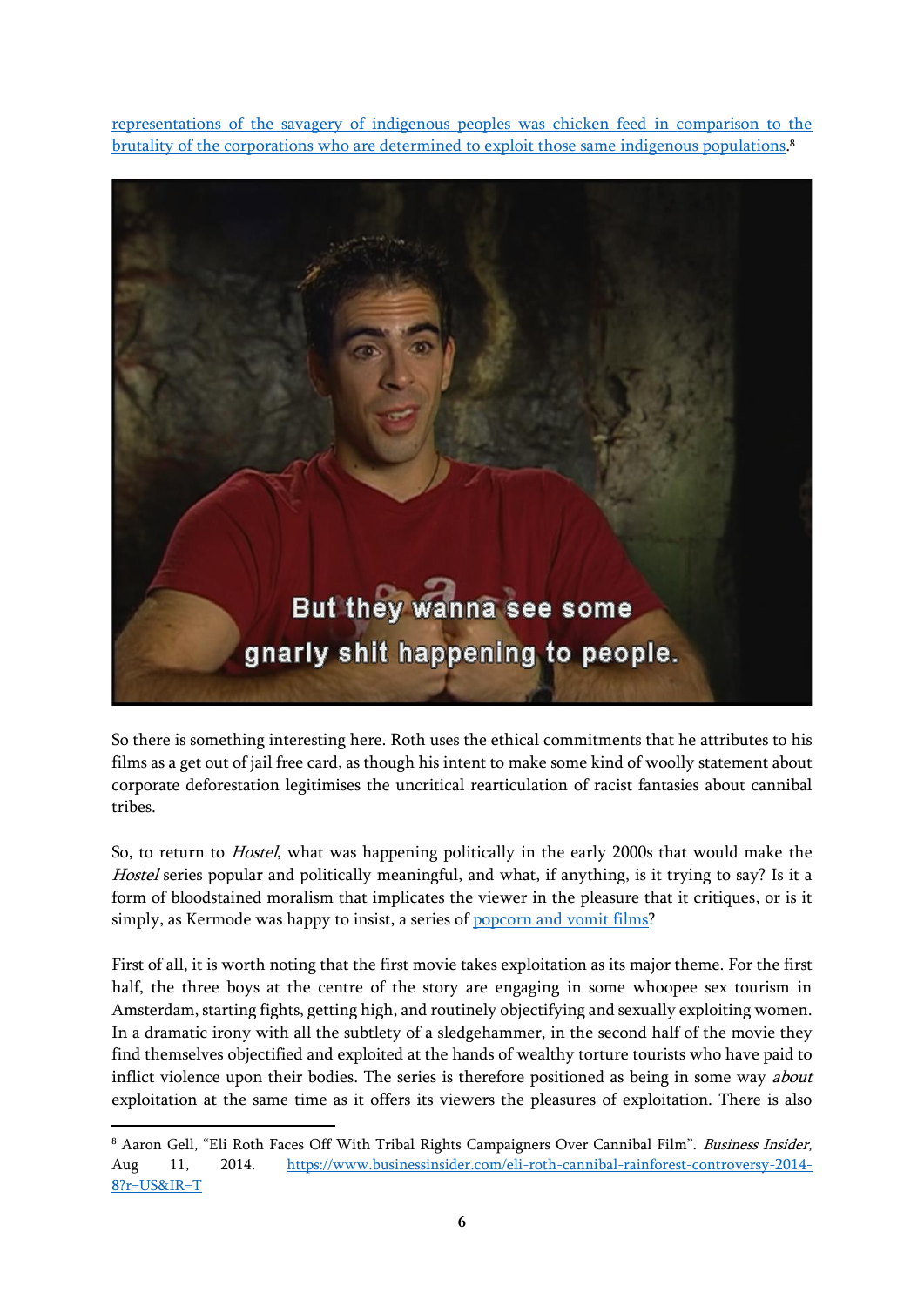Holocaust imagery at play, particularly in the idea of Eastern European death factories, the imagery of smokestacks and chimneys, and, in the third film, the storage rooms overflowing with the victims' personal property. The films don't really do anything with this imagery, but it is there, as a kind of suggestive set decoration. They are also quite ostentatiously cineliterate, particularly the second film, which references Italian *Giallo* films throughout. The first also has a cameo from Japanese horror director Takashi Miike, and the second has a cameo by Ruggero Deodato, director of Cannibal Holocaust (1980).

Importantly, it is also positioned as a film series about something that 'really happens'. Such torture tourism exists, Roth claimed in the promotion of the first film, and the films exploit the fear that anybody, even those who are completely normal in every other way, can participate in it or become its victims. So Roth is keen to position his movies as closely related to real-world violence, either as a way to make a comment or simply as a way to give his films the aura of authentic danger.

The most obvious political context for the *Hostel* series is, of course, the American war in Iraq. By 2005, when the first movie was released, this war, which had once been represented as a walloping and instant success, had become a horrific and intractable counterinsurgency war. And what is Hostel if not the story of an overseas vacation gone horribly wrong?

In an interview on the DVD of Hostel, Roth mentions al-Qaeda beheading videos as a preoccupying influence: he writes from what scares him, he says, and he said that he was particularly frightened by the idea of being trapped in a room with no escape other than a gruesome death by torture. And he's right, of course, that there is something very scary about inescapable captivity and violent death. In the same interview, Roth says that the world feels less safe for Americans now that George Bush has made Americans unpopular by initiating a horrible war, and he says that he wants to exploit this unease in *Hostel.* So Roth's intention is to take that fear of death by torture, drain the politics from it, and exploit it as a primal human fear.

Now, I don't think it's really possible to drain the politics from this. More importantly perhaps, I think there is something very telling about this idea of the possibility of an apolitical response to a snuff propaganda video.

Hostel is a reaction to the gruesome and frightening escalations of the war on terror, but primarily this reaction manifests itself through a fantasy of American victimhood which obscures the role of the Coalition forces as perpetrators of colossal systematic violence. I don't want you to think that this is whataboutery or whataboutism. I just think it is very telling that the insight that Eli Roth takes from the war in Iraq is the idea that it is a shame that Americans can't have nice holidays anymore because foreigners might want to hurt them.

This is especially interesting given that one of the most significant scandals of the war on terror took place in 2004, around the time that the first movie was being written and produced. The Abu Ghraib prison scandal revealed that American forces had been systematically abusing and humiliating prisoners at Abu Ghraib prison, a concrete dungeon famous for torture and execution under Saddam Hussein's Baathist regime. Sheaves of photographic evidence showed military police mugging for the camera while forcing prisoners to masturbate, or grinning vacantly in front of the dead bodies of murdered prisoners. Famously, Sabrina Harman mentioned that the reason she posed with a smile and a thumbs-up in front of a dead prisoner was simply that she didn't know what else to do with her hands while she was being photographed. This echo of souvenir photography is one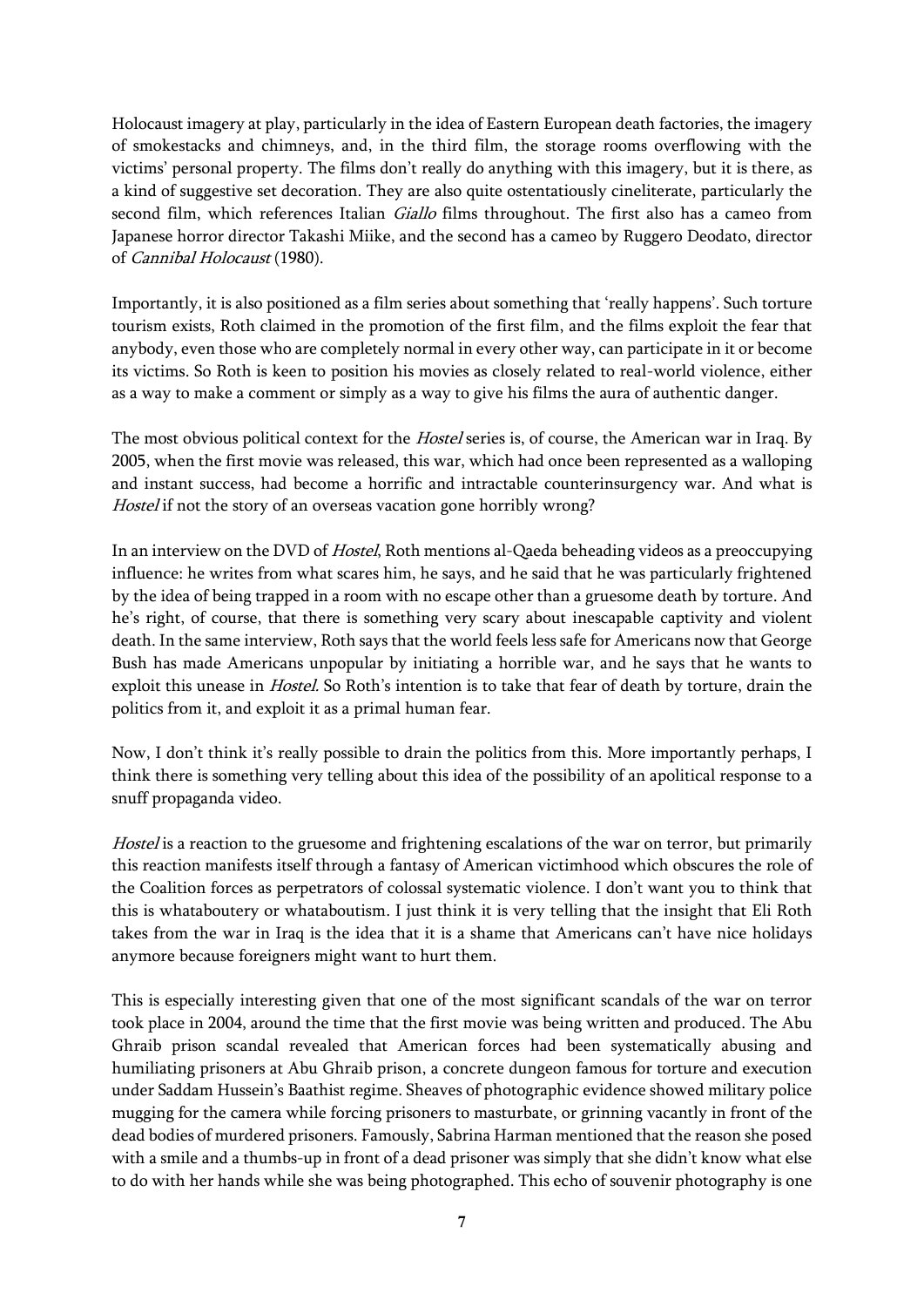of the reasons that many people found the photos so chilling. Torture tourism is in some ways as apt a description of the Abu Ghraib scandal as it is of the theme of Hostel.

[Susan Sontag](https://www.nytimes.com/2004/05/23/magazine/regarding-the-torture-of-others.html) and [Slavoj Žižek](https://inthesetimes.com/article/what-rumsfeld-doesn-know-that-he-knows-about-abu-ghraib) both wrote particularly interesting pieces responding to the Abu Ghraib photographs at the time.<sup>9</sup> Both of them argued, differently of course, that the depravity that they depicted showed that there was a certain sexual brutality ingrained into American culture. Žižek, for instance, argued that the photos were reminiscent of hazing rituals. Interestingly, Rush Limbaugh, the conservative talk radio host who would become so ardent a fan of Donald Trump, dismissed the outrage about the Abu Ghraib abuse by saying that the photos simply looked like "[good old-fashioned American pornography](https://www.chronicle.com/article/torture-or-good-old-american-pornography-24110/)", in his own way confirming Sontag and Žižek's analyses. <sup>10</sup> Torture porn films were quite often positioned by their defenders as articulating this same insight about the sexualised brutality that underlies ordinary life in the USA, as furious ethical responses to the systematic degradation that was revealed by the Abu Ghraib scandal.

And indeed, if you look at the torturers in the *Hostel* series, you will quickly find that they are, apart from their wealth, just ordinary people, moms and dads like the rest of us. The second film in particular is interesting in this respect, as it pays closer attention to two American friends who have jetted off to Slovakia in order to torture and kill. Todd, the more confident of the two, tries to invigorate his reluctant friend Stuart by saying that torture and murder are commonplace wherever in the world there is no law. His examples are Chad and New Orleans, which is a direct reference to the anarchy that gripped the city in the wake of Hurricane Katrina. In a way, this representation of the wealthy as vacuous, venal, and exploitative is not so different from the way that Sade positions his revolting libertines as icons of the respectable establishment.

The *Hostel* films are also interesting in the context of the post-9/11 torture debate, because they are structured around the central insight that torture is more about power than it is about interrogation or information. Very often, when we see torture scenes in post-9/11 popular culture, they function as plot devices by showing torture as a way of gaining information. As good an example as any is Roth's 2018 remake of Death Wish, in which Bruce Willis tortures a criminal in order to extract information about their plot to kill his family. This has the effect of trivialising torture, but also of showing it as a legitimate form of intelligence work. This is what my book How to Justify Torture is about. So, it is valuable, in a way, that the Hostel series provides a counterpoint of sorts to this, showing torture as something that is motivated by the desire to exercise power or to indulge a sort of dark desire rather than in any way anything to do with establishing the truth.

Quite what desire the urge to commit torture is connected to is another interesting element here. This may have something to do with the term torture porn. It was quite widely argued that in addition to visually fetishizing physical violence the films have a pornographic structure. Film scholar Aaron Michael Kerner, for instance, in his book *Torture Porn in the Wake of 9/11*, writes that splatter films are similar to pornographic films because "in both cases, there is the ratcheting

<sup>10</sup> Susan J. Brison, "Torture, or 'Good Old American Pornography'?". The Chronicle of Higher Education, June 4, 2004.<https://www.chronicle.com/article/torture-or-good-old-american-pornography-24110/>

<sup>&</sup>lt;sup>9</sup> Susan Sontag, "Regarding the Torture of Others". The New York Times, May 23, 2004. <https://www.nytimes.com/2004/05/23/magazine/regarding-the-torture-of-others.html> Slavoj Žižek, "What Rumsfeld Doesn't Know That He Knows About Abu Ghraib". In These Times, May 21, 2004. <https://inthesetimes.com/article/what-rumsfeld-doesn-know-that-he-knows-about-abu-ghraib>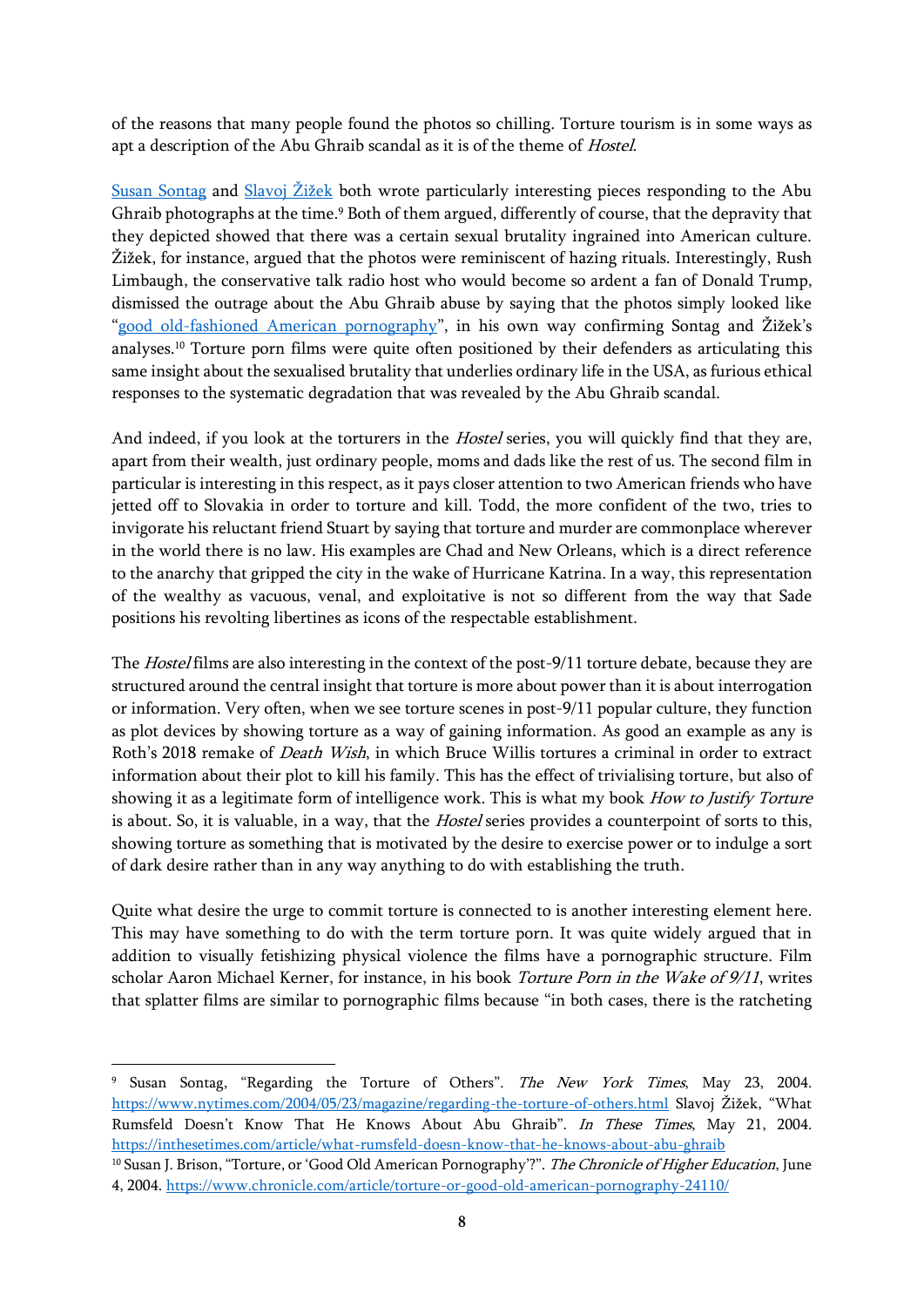up of tension that eventually ends in the discharge of bodily fluids."<sup>11</sup> This is an attractive metaphor, but unfortunately any close analysis of the actual fabric of the movies doesn't really bear it out. There is no torture scene in any torture porn film as sustained or detailed as any sex sequence in any visual pornography, and tempting as it is to compare special effects to cum shots, they don't really work like this visually or structurally. Perhaps the strongest similarity with pornography is the fact that Roth claimed that he was influenced by a contemporary trend in American porno in which girls were tricked into being filmed for sex, but this is more to do with his themes of exploitation, humiliation, and captivity than it is with any formal analogy between pornography and horror.

There is an interesting thematic similarity, though. We've already seen that the first film positions victimhood and death as the male equivalent of female sexual receptivity. The boys sexually objectify women and transactionalise their sexual encounters with them, and then end up the commodified objects of a similar, darker, financial transaction. If we are generous, we could claim that Roth is doing this to make the feminist point, reminiscent of second wave feminists like Susan Brownmiller, that male sexual exploitation of women is torture. I would argue, though, that the role of this comparison between torture and sex in *Hostel* actually functions to exploit male fear of physical intimacy.

To take the fate of the first torture victim, Josh, as an example, his relationship with his torturer is presented as a form of seduction with a three-act romantic structure. The torturer, an older European man, places his hand on Josh's thigh the first time he meets him, in a gesture of unwelcome intimacy that makes Josh yell at him. They encounter one another again some time later, and Josh apologises and returns the hand on the leg in a gesture both of reconciliation and intimacy. In their final encounter in the torture chamber, the torturer grips Josh's leg meaningfully before he proceeds to hobble, execute, and dissect him. I wouldn't say that this is a deep insight into the constitutively violent nature of male desire, or a critique of the mutual implication of power and sexuality that structures heteropatriarchy. I would say that this is a good example of good oldfashioned homophobia in which young misogynist men fear that a desire that resembles their own will be projected onto them by predatory homosexuals.

So in conclusion, I want to return to this point that the *Hostel* films are a fantasy of American victimhood that circulates in a period in which the American military was actively extending violent power across the Middle East, in Africa, and in Afghanistan. In some ways military filmmaking likes to focus on the suffering that invading soldiers feel when confronted by the harshness of the wars that they themselves are prosecuting. There's a great [Frankie Boyle joke](https://truthout.org/articles/laughing-our-way-to-destruction/) that I'm sure you know, to the effect that Americans will invade and destroy your country, then return twenty years later to make movies about how it made them feel sad to do it.<sup>12</sup>

Narratives of defeat or peril or victimhood are central to imperial ideology, particularly in phases of imperial decline or during unpopular wars. There is a similar victim complex at play in *Hostel*, I think, and this is my biggest takeaway from it. For all of Eli Roth's claims that he's trying to say something beyond politics about human nature, or about the character of the human desire to inflict

<sup>&</sup>lt;sup>11</sup> Aaron Michael Kerner, *Torture Porn in the Wake of 9/11: Horror, Exploitation, and the Cinema of* Sensation (Rutgers University Press, 2015), p. 13.

<sup>&</sup>lt;sup>12</sup> David Swanson, "Laughing Our Way to Destruction". Truthout, Sept. 17, 2014. <https://truthout.org/articles/laughing-our-way-to-destruction/>